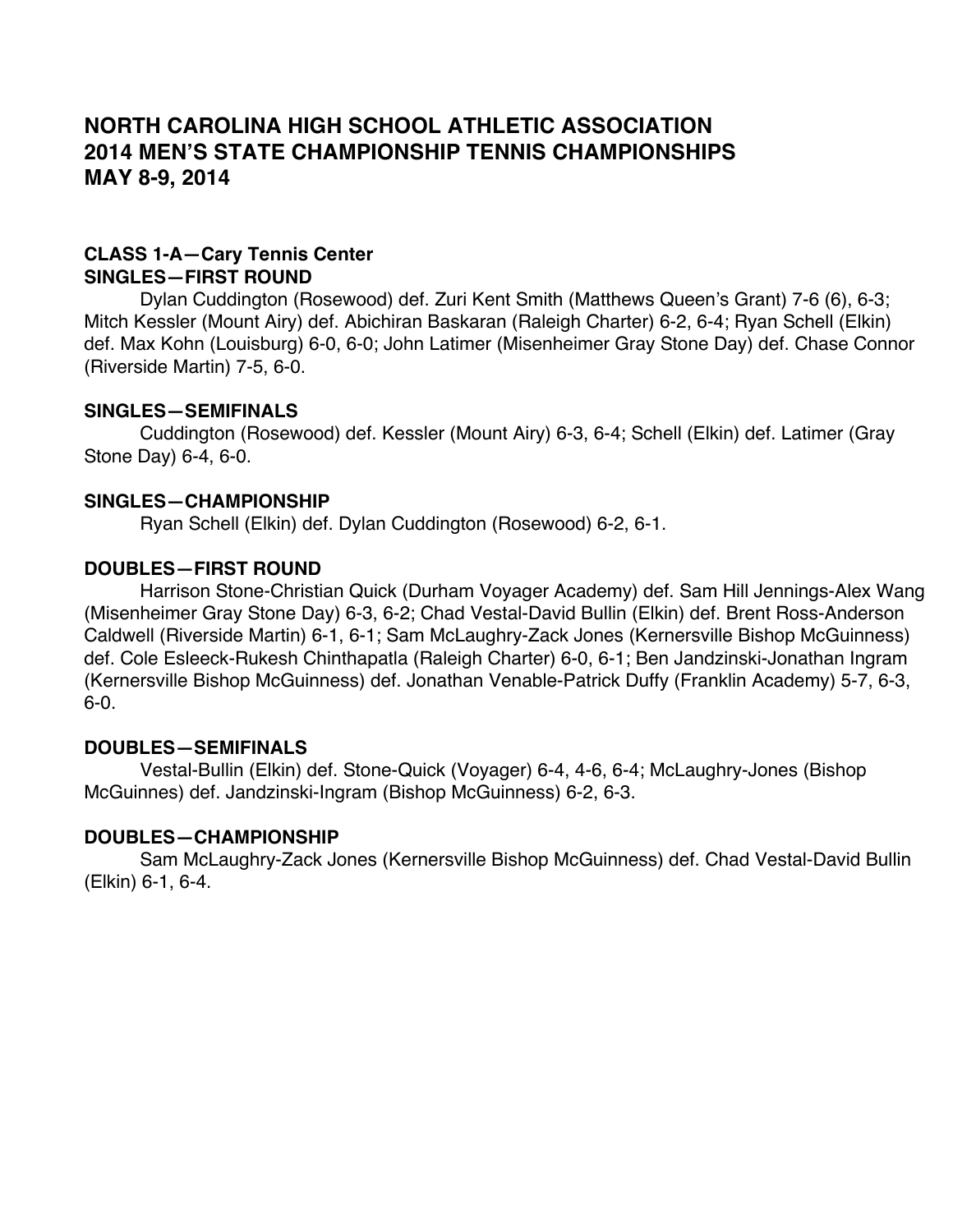# **CLASS 2-A—Cary Tennis Center SINGLES—FIRST ROUND**

Jacob Fuqua (Hendersonville) def. Connor Wilkins (Washington) 6-2, 6-2; Brett Moore (West Davidson) def. Kenston Burns (Red Springs) 6-2, 6-2; Joseph Schrader (Brevard) def. Jack Brady (Kill Devil Hills First Flight) 6-0, 6-0; Cameron Clemons (Monroe Central Academy) def. Jason Wykoff (Carrboro) 6-1, 6-1; Brian Freiburghouse (Carrboro) def. Krishna Tiwari (Wilkes Central) 6-1, 6-1; Grant Buckner (Burnsville Mountain Heritage) def. Cole Bryant (East Duplin) 6-1, 6-1; Michael Ogden (Salisbury) def. Ian Lobaugh (Durham School of the Arts) 6-0, 6-0; Ryen Reid (Newton-Conover) def. Sam DeAraujo (Goldsboro) def. 6-0, 6-0.

# **SINGLES—QUARTERFINALS**

Fuqua (Hendersonville) def. Moore (West Davidson) 6-0, 6-3; Schrader (Brevard) def. Clemons (Central Academy) 6-3, 6-2; Freiburghouse (Carrboro) def. Buckner (Mountain Heritage) 6-2, 3-6, 6-2; Ogden (Salisbury) def. Reid (Newton-Conover) 6-1, 6-1.

### **SINGLES—SEMIFINALS**

Fuqua (Hendersonville) def. Schrader (Brevard) 6-4, 6-4; Ogden (Salisbury) def. Freiburghouse (Carrboro) 6-4, 7-5.

### **SINGLES—CHAMPIONSHIP**

Ogden (Salisbury) def. Fuqua (Hendersonville) 6-1, 6-0.

# **DOUBLES—FIRST ROUND**

Evan Kramer-Will Hardy (North Lenoir) def. Miles Lally-Katie Craig (Black Mountain Charles D. Owen) 6-1, 6-1; Daniel Oh-Justin Yang (Durham N.C. School of Science and Math) def. Thomas Chapman-Austin Miller (Mount Pleasant) 6-2, 6-2; Cre Still-Chris Wilson (Brevard) def. Bailey Lail-C.J. Jackson (North Johnston) 6-0, 6-1;Paul Flournoy-Aaron Hiller (Carrboro) def. David Ryu-Hunter Dean (Trinity) 6-4, 3-6, 7-6(4); Max Fritsch-Jake Zinn (Carrboro) def. Parker Jordan-Kevin Reynolds (Wilkes Central) 6-3, 6-2;Tyler Barrymore-Gordon Wepner (Newton-Conover) def. Zach Tracy-Cole Dozier (Newport Croatan) 6-3, 6-2; Clint Comadoll-Spencer Storey (Salisbury) def. Aaron Viser-Connor Bass (Clinton) 6-0, 6-2; Robby Taylor-Dylan Costello (Greene Central) def. Andrew Beard-J. Will Edwards (Catawba Bandys) 6-1, 6-2.

# **DOUBLES—QUARTERFINALS**

Kramer-Hardy (North Lenoir) def. Oh-Yang (NCSSM) 7-5, 6-3; Still-Wilson (Brevard) def. Flournoy-Hiller (Carrboro) 6-4, 6-2; Fritsch-Zinn (Carrboro) def. Barrymore-Wepner (Newton-Conover) 6-2, 7-5; Comadoll-Storey (Salisbury) def. Taylor-Costello (Greene Central) 6-2, 6-2.

#### **DOUBLES--SEMIFINALS**

Kramer- Hardy (North Lenoir) def. Still- Wilson (Brevard) 6-4, 6-4; Fritsch-Zinn (Carrboro) def. Comadoll-Storey (Salisbury) 6-2, 6-0.

#### **DOUBLES--CHAMPIONSHIP**

Fritsch-Zinn (Carrboro) def. Kramer-Hardy (North Lenoir) 6-2, 6-0.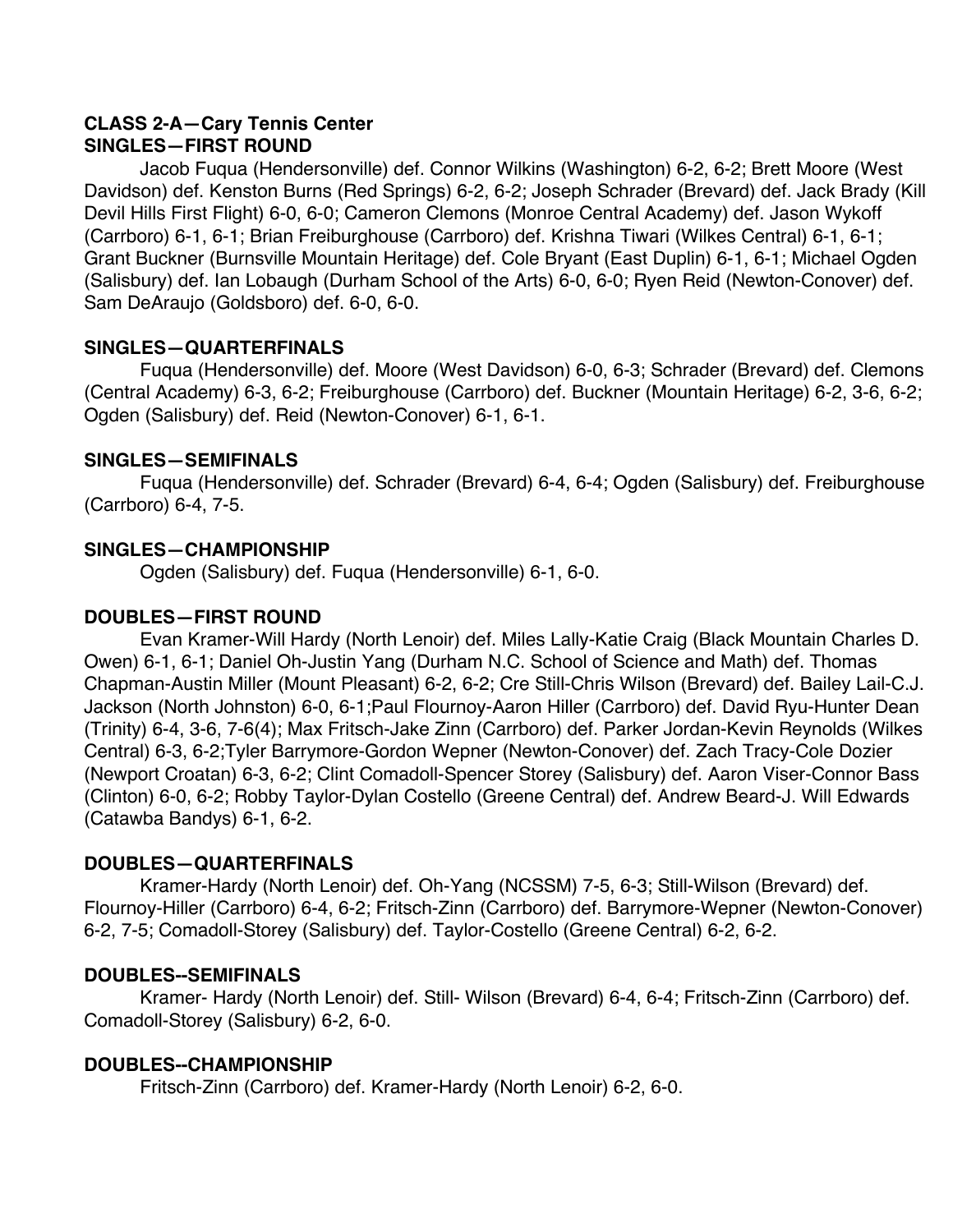### **CLASS 3-A—Burlington Tennis Center SINGLES—FIRST ROUND**

 Anthony Brennan (Swansboro) def. Levy Young (Lenoir Hibriten) 6-2, 6-2; Austin Allen (Asheboro) def. Chris Chang (Chapel Hill )6-3, 6-2; Cole Douglas-Fields (Asheville A.C. Reynolds) def. Calvin Yurick (Richlands) 6-2 6-3; Bryan Zhang (Chapel Hill) def. Austin Schepel (Waxhaw Cuthbertson) 6-1, 6-3; Robert Kelly (Raleigh Cardinal Gibbons) def. Kyle Kennedy (Northwest Cabarrus) 6-1, 6-3; Johnathon Jenkins (North Gaston) def. Kevin Ramirez (Rocky Mount) 6-1, 6-2; George Lovitt (Waxhaw Marvin Ridge) def. Zac Marion (Hillsborough Cedar Ridge), default; Jackson Willis (Nash Central) def. Isaac Sluder (Waynesville Tuscola) 6-4, 7-5.

#### **SINGLES—QUARTERFINALS**

 Brennan (Swansboro) def. Allen (Asheboro) 6-7 (3), 6-3, 6-3; Zhang (Chapel Hill) def. Douglas-Fields (A.C. Reynolds) 6-2, 6-3; Kelly (Cardinal Gibbons) def. Jenkins (North Gaston) 6-0, 6-1; Lovitt (Marvin Ridge) def. Willis (Nash Central) 6-0, 6-1.

### **SINGLES—SEMIFINALS**

 Brennan (Swansboro) def. Zhang (Chapel Hill) 7-6 (2), 6-1; Kelly (Raleigh Cardinal Gibbons) def. Lovitt (Waxhaw Marvin Ridge) 6-3, 6-3.

### **SINGLES—CHAMPIONSHIP**

Kelly (Cardinal Gibbons) def. Brennan (Swansboro) 6-3, 6-2.

# **DOUBLES—FIRST ROUND**

 Matt Splain-Destin Newfont (North Buncombe) def. Thomas Smith-Reid Harris (Wilson Fike) 5-7, 6-4, 7-5; Andrew Viditz-Ward—Liam Florian (Waxhaw Marvin Ridge) def. Ben Williams-Dylan Dinkins (Cameron Union Pines) 4-6, 6-4, 6-3; Jack Wasserman-Dylan Goodmon (Shelby Crest) def. Jake Altman-Jamie Schap (Wendell Corinth Holders) 6-1, 6-2; Jim Mantyh-Kyle Fitzgerald (Raleigh Cardinal Gibbons) def. Sahil Vasa-Everett Haugh (Weddington) 6-4, 7-5; Matt Galush-Noah Constantine (Raleigh Cardinal Gibbons) def. Eric Whisnant-Will Cole (Western Guilford) 6-0, 6-2; Luke Kessel-Will Arditti (Hickory) def. Noah Pieper-Dean Crenshaw (South Brunswick) 6-4, 6-0; Avanish Madhavaram-Hayden Wohlfarth (Waxhaw Marvin Ridge) def. Alex Walker-Ashwin Bhargava (Chapel Hill) 6-4, 7-5;Tremel Davis-Matthew Outlaw (Northern Nash) def. Trey LaSure-Myles Grady (Asheville) 6-4, 6-2.

# **DOUBLES—QUARTERFINALS**

 Viditz-Ward—Florian (Marvin Ridge) def. Splain-Newfont (North Buncombe) 6-2, 6-1; Mantyh-Fitzgerald (Cardinal Gibbons) def. Wasserman-Goodmon (Crest) 6-3, 6-1; Galush-Constantine (Cardinal Gibbons) def. Kessel-Arditti (Hickory) 6-0, 6-3; Madhavaram-Wohlfarth (Marvin Ridge) def. Davis-Outlaw (Northern Nash) 6-2, 6-2.

#### **DOUBLES—SEMIFINALS**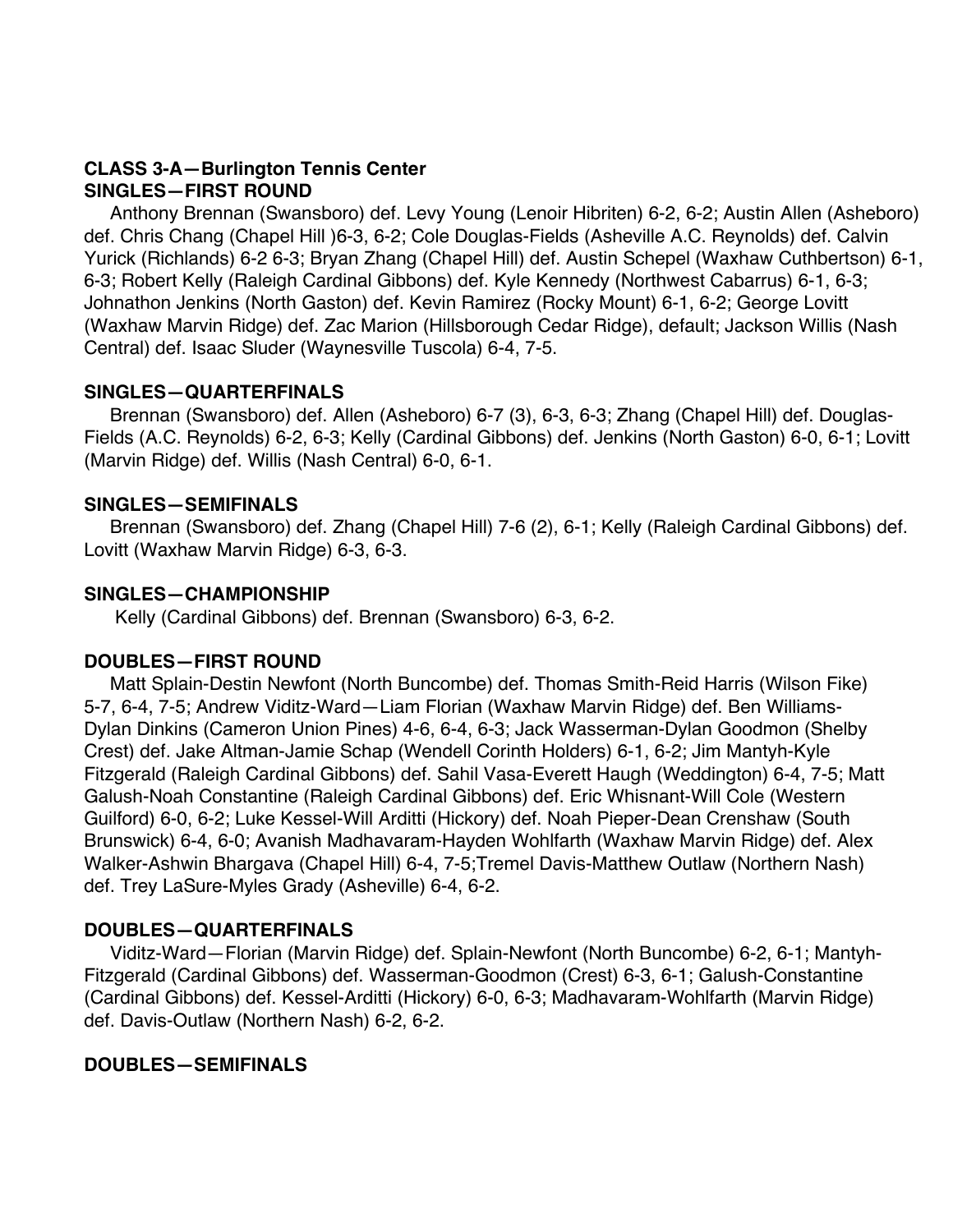Mantyh-Fitzgerald (Raleigh Cardinal Gibbons) def. Viditz-Ward—Florian (Waxhaw Marvin Ridge) 6-0, 6-0; Galush-Constantine (Raleigh Cardinal Gibbons) def. Madhavaram- Wohlfarth (Waxhaw Marvin Ridge) 6-0, 6-1.

# **DOUBLES—CHAMPIONSHIP**

Galush-Constantine (Cardinal Gibbons) def. Mantyh-Fitzgerald (Cardinal Gibbons) 6-0, 6-1.

#### **CLASS 4-A—Millbrook Exchange Park, Raleigh SINGLES—FIRST ROUND**

 Marshall Waren (Wilmington New Hanover) def. Luis Fernando (Huntersville Hopewell) 6-2, 6- 3; Klein Evans (Clayton) def. Collin Shick (Greensboro Grimsley) 6-0,6-2; Josh Du Toit (Charlotte Ardrey Kell) def. Shane McDonough (Wilmington Laney) 6-0, 6-0; Logan Weber (Raleigh Millbrook) def. Kyle Schlanger (Northwest Guilford) by default; Bo Boyden (Raleigh Wakefield) def. Max Smith (East Chapel Hill) 6-0, 6-1; Riley Brosnan (Charlotte Catholic) def. Patrick Ryder (Wilmington Laney) 6-7 (5), 6-3, 6-0; Bennett Crane (Winston-Salem R.J. Reynolds) def. Blake Carter (Raleigh Wakefield) 6-0, 6-0; Colt Auman (Richmond) def. Grant Patton (South Mecklenburg) 6-1, 6-2.

### **SINGLES—QUARTERFINALS**

 Evans (Clayton) def. Waren (New Hanover) 6-0, 6-0; Weber (Millbrook) def. Du Toit (Ardrey Kell) 6-2, 6-2; Boyden (Wakefield) def. Brosnan (Charlotte Catholic) 6-2, 6-1; Crane (R.J. Reynolds) def. Auman (Richmond) 6-1, 6-0.

#### **SINGLES—SEMIFINALS**

 Weber (Raleigh Millbrook) def. Evans (Clayton) 6-2, 4-6, 6-3; Boyden (Raleigh Wakefield) def. Crane (Winston-Salem R.J. Reynolds) 6-4, 6-1.

#### **SINGLES—CHAMPIONSHIP**

Boyden (Wakefield) def. Weber (Millbrook) 6-1, 6-1.

# **DOUBLES—FIRST ROUND**

 Noah Milliken-Chase Horton (Wilmington Hoggard) def. Patrick Menkhaus-Jack Deering (Charlotte Catholic) 6-0,6-4; Hardy Brown-Naveed Foroudi (Greensboro Page) def. Austin Cobb-Matthew Moody (Raleigh Millbrook) 6-1, 6-2; Ryan Wydra-Sean Wydra (Cornelius Hough) def. Jack Sandlin-Jack Cooper (Wilmington New Hanover) 6-2, 6-3; Andrew Belonga-Nico Grewe (Raleigh Wakefield) vs. Nate Rowell-John Kretzschmar (Winston-Salem R.J. Reynolds) 6-2, 7-6 (5); Jensen Martin-Phil Lauture (Raleigh Wakefield) def. Jack Devonport-Connor Lutz (East Chapel Hill) 6-3, 6-3; Jason Horecky-Coleman Baker (Asheville T.C. Roberson) def. Taylor Gaines-Patrick Senior (Wilmington New Hanover) 3-6, 7-5, 7-5; John Riazzi-Nicholas McDaniel (Winston-Salem R.J. Reynolds), bye; Christopher Dillon-Shel Robinson (Charlotte Myers Park) def. Jonathan O'Neal-Jacob Matthews (Winterville South Central) 6-4, 7-6(3).

# **DOUBLES—QUARTERFINALS**